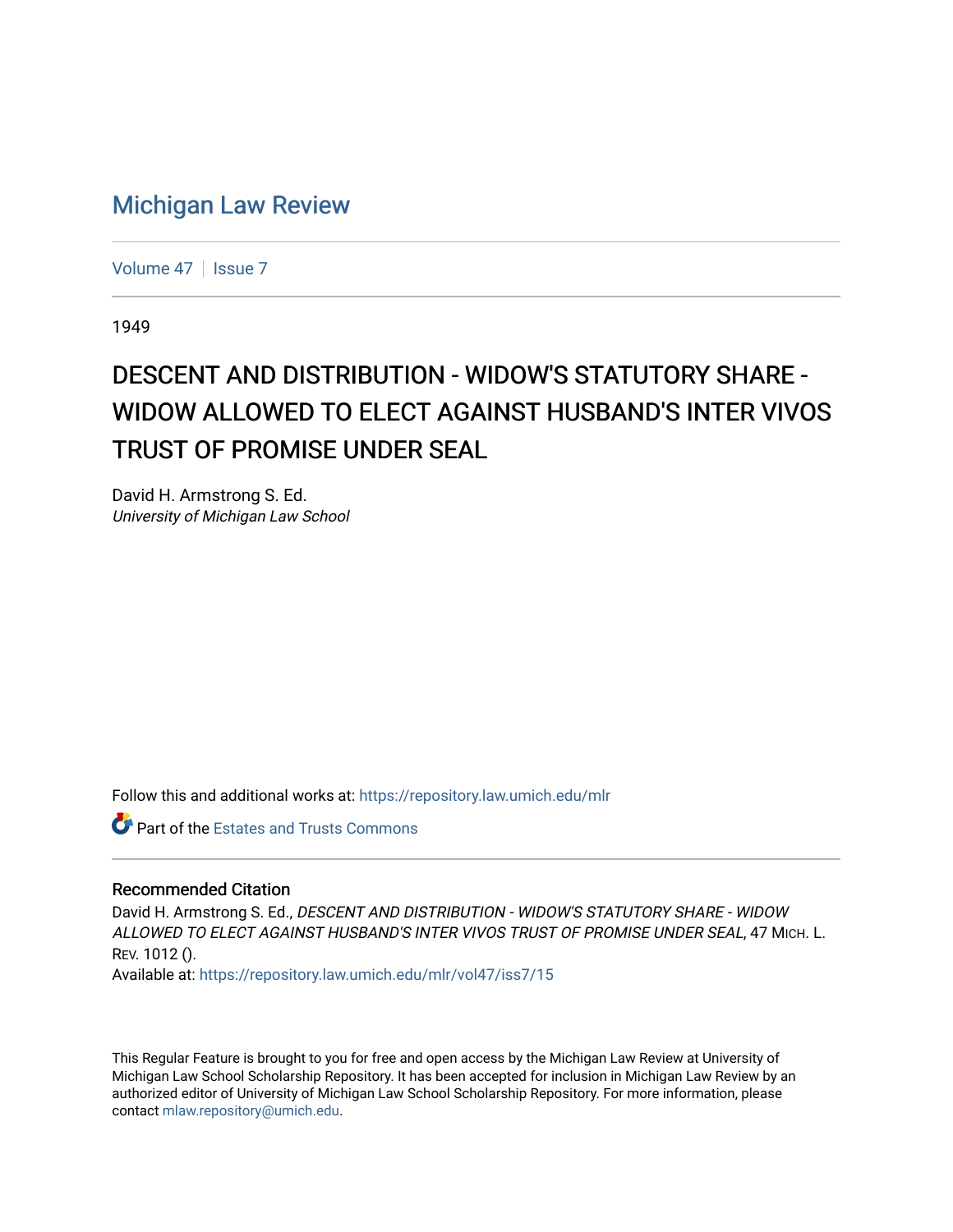DESCENT AND DISTRIBUTION - WIDOW'S STATUTORY SHARE - WIDOW AL-LOWED TO ELECT AGAINST HUSBAND'S INTER VIVOS TRUST OF PROMISE UNDER SEAL-Eleven years before his death, H executed his bond under seal for \$20,000 payable one year after his death. He delivered the bond to a trustee to hold upon an irrevocable trust to collect and pay the proceeds *to* named beneficiaries. Upon H's death with a personal estate approximately equal to the amount of the bond, his widow elected to claim her statutory share<sup>1</sup> in the estate, alleging that the bond was invalid. The trustee filed a bill alleging that the trust was sufficient to bar the widow, and the widow demurred. The demurrer was overruled by the trial court and the bond was held a valid claim. On appeal, *held,* reversed. The bond should be set aside as a fraud on the rights of the widow. *Norris v. Barbour*, (Va. 1949) 51 S.E. (2d) 334.

Unlike inchoate dower, the statutory share extends only to property owned by the deceased at his death.2 Such a restriction allows the decedent to decrease the surviving spouse's share by inter vivos transfers. The skillful use of property concepts in various transfers has compelled the courts to choose, as in the tax field,<sup>3</sup> between following the language and effectuating the policy of the statute. A gift with mere retention of a life estate will bar the statutory claim, and the addition of a right to revoke has been permitted in many cases.4 The addition of

1 Va. Code, (1942) §5276. The surviving spouse may elect to take one-half of the surplus personal estate after payment of debts.

<sup>2</sup>3 VERNIER, AMERICAN FAMILY LAWS, §189 (1931).

<sup>3</sup>Cf. Helvering v. Hallock, 309 U.S. 106, 60 S.Ct. 444 (1940). The tax cases must be read in light of an entirely different legislative background, however. See note 12, infra.

<sup>4</sup>Wahl v. Wahl, (Mo. 1947) 206 S.W. (2d) 334; Krause v. Krause, 285 N.Y. 27, 32 N.E. (2d) 779 (1941) (retention of life estate); Beirne v. Continental-Equitable Title & T. Co., 307 Pa. 570, 161 A. 721 (1932); Kerwin v. Donaghy, 317 Mass. 559, 59 N.E. (2d) 299 (1945) (retention of life estate and right to revoke); 1 TRUSTS RESTATEMENT, §57(1), comment c (1935). For collection of cases, see 64 A.L.R. 466 (1939); 112 A.L.R. 649 (1938); 157 A.L.R 1184 (1945).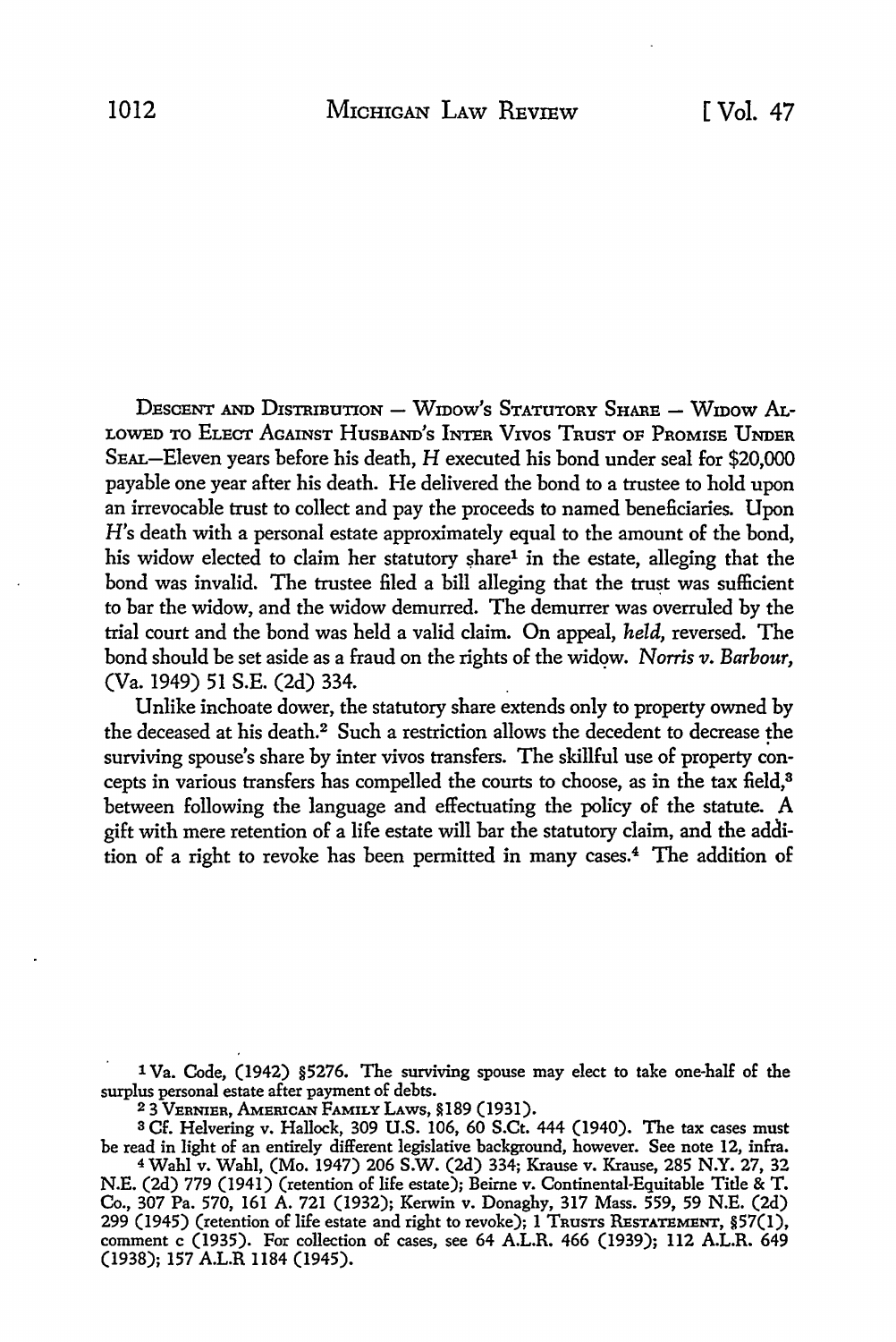broad powers of control over the property, however, has generally been said to make the transfer "illusory" and the property subject to the statutory claim.<sup>5</sup> Mere intent to deprive the widow of property the husband possessed in his lifetime is not fraud because the widow has no right in this property. But where the transfer is intended to convey no present interest, or where it has no substantial effect on the husband's rights, the property is subject to the statutory claim as if there had been no inter vivos transfer.<sup>6</sup> Purporting to follow this analysis, the court in the principal case decides that although the claim of the trustee was based on a contract under seal, valid between the parties in the absence of fraud, equity may look behind the seal in case of fraud on the widow's rights and find the claim invalid for want of consideration. However, the sealed promise is irrevocable and binding on the settlor. That it is payable after death does not make the contract testamentary, and it is clear that a binding promise may he held in trust by a third person for named beneficiaries.<sup>7</sup> Invalidity of the contract claim is proved by assuming fraud, the ultimate issue in the case. $8$  Since an inter vivos gift is valid, it would seem that fraud should he determined, not by the lack of consideration, hut rather by the degree to which the transfer affected the substantial rights of the settlor. Here, it would appear that he irrevocably diminished by \$20,000 the amount of his estate he could bequeath to others. It cannot he said of the settlor in the principal case that he has reserved "substantially the same rights to enjoy and control the disposition of the property as he had previously possessed."<sup>9</sup> Of course, a secret understanding that the trustee would not enforce the trust against the will of the settlor, together with a failure to disclose the trust to the beneficiaries, would have been a sham and unenforceable against the widow's right, hut such facts are not suggested here. This transfer seems even more substantial than the revocable trusts and the joint savings ac-

li Newman v. Dore, 275 N.Y. 371, 9 N.E. (2d) 966 (1937); Bolles v. Toledo Trust Co., 144 Ohio St. 195, 58 N.E. (2d) 381 (1944). But cf. Inda v. Inda, 288 N.Y. 315, 43 N.E. (2d) 59 (1942) (joint bank account); Rose v. Rose, 300 Mich. 73, 1 N.W. (2d) 458 (1942) (antenuptial trust reserving income, right to revoke, and broad control). See 44 MICH. L. REV. 151 (1945).

<sup>G</sup>See Cahn, "Restraints on Disinheritance," 85 UNIV. PA. L. REv. 139 at 151, (1936); Newman v. Dore, 275 N.Y. 371 at 376-381, 9 N.E. (2d) 966 (1937); 44 M1cH. L. REv. 151 (1945). To the effect that an intent to diminish the widow's share makes the gift bad, see Ibey v. Ibey, 94 N.H. 425, 55 A. (2d) 872 (1947); Payne v. Tatem, 236 Ky. 306, 33 S.W. (2d) 2 (1930).

7 Fletcher v. Fletcher, 4 Hare 67, 67 Eng. Rep. 564 (1844); Krell v. Codman, 154 Mass. 454, 28 N.E. 578 (1891); 1 Scorr, TRUSTS, §17.3 (1939); l TRUSTS RESTATEMENT, §§17(e), 26 (1935). Only one similar case has been found in which the widow's right has been involved, and the holding appears in conflict with the principal case. In re Davies Estate, 102 Pa. Super. Ct. 326, 156 A. 555 (1931). The court said, at 330: "The father could make a gift of the note [under seal] to the daughter, and if he gave it to her and delivered possession, title vested in her . . ." The decision is clear only when read in the light of Potter T. & T. Co. v. Braum, 294 Pa. 482 at 487, 144 A. 401 (1928).

<sup>8</sup>Compare Cardozo, J., in Newman v. Dore, 275 **N.Y.** 371 at 377, 9 N.E. (2d) 966 (1937): "... to say that an act, lawful under common law rules and not prohibited by any express or implied statutory provision, is in itself a 'fraud' on the law or an 'evasion' of the law, involves a contradiction in terms." For actual fraud on the marital right see Lestrange v. Lestrange, 242 App. Div. 74, 273 N.Y.S. 21 (1934).

9 Newman v. Dore, 275 N.Y. 371 at 378, 9 N.E. (2d) 966 (1937).